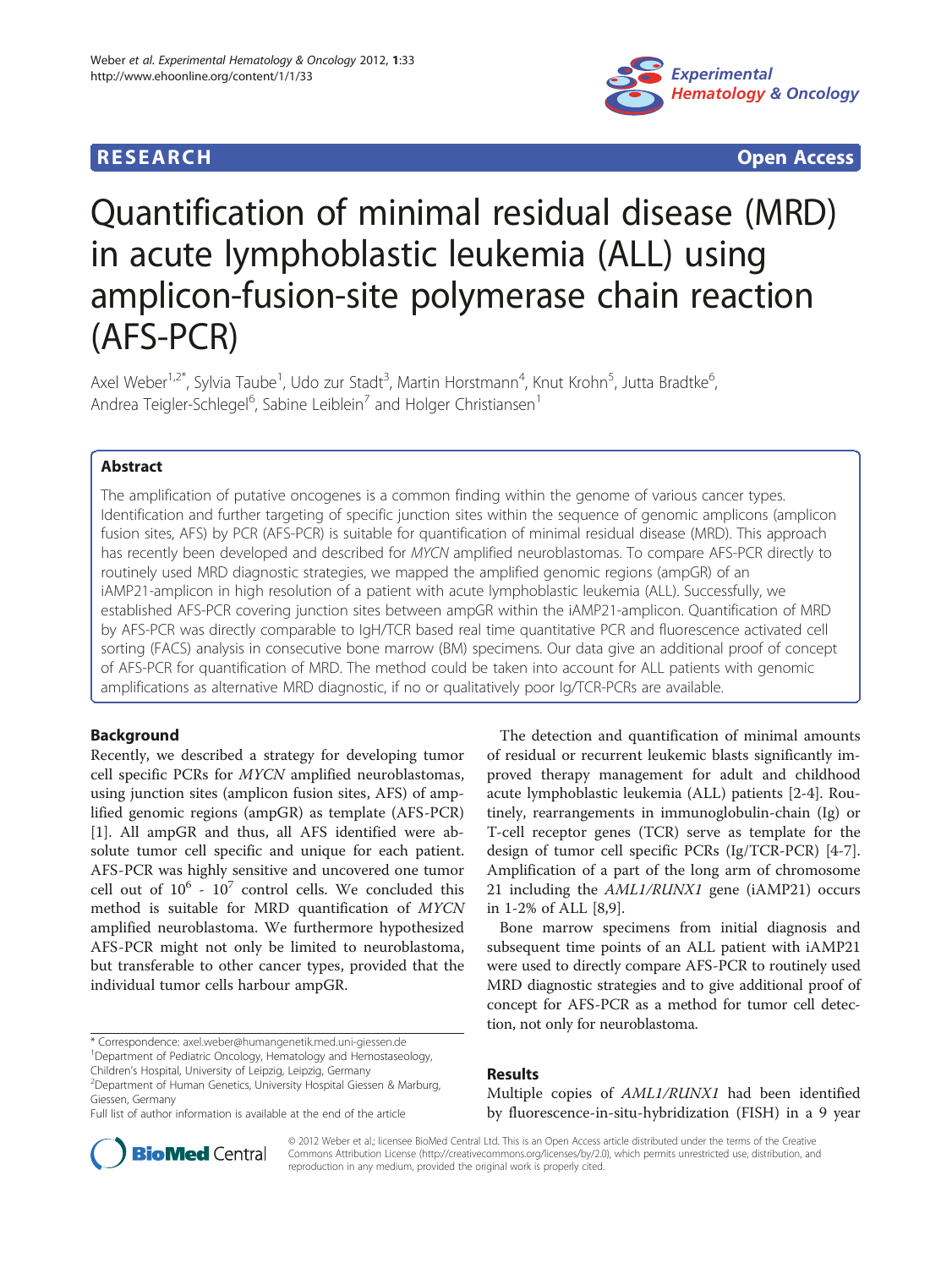<span id="page-1-0"></span>and 10 months old patient with precursor-B ALL. We confirmed AML1/RUNX1 to be part of a large amplified genomic region of chromomosome 21 (iAMP21) and excluded coamplified regions or additional ampGR on other chromosomes by whole genome Array (Affymetrix Cytogenetics Whole-Genome 2.7M Array) (Figure 1a). Besides iAMP21, several deletions were identified, with most relevant mapping to chromosomes 7p12.1-2 (including IKZF1), 11q23.3 (disrupting MLL), 12q13.12 and 12q24.11.

(The deleted regions are quoted in detail in the Additional file [1:](#page-6-0) Table S1.) Exact mapping of the iAMP21 ampGR borders telomeric and centromeric to AML1 was performed by high resolution Tiling-Array (HR-TA) of chromosome 21 (Human-CGH-385K-Chromosome-21 Tiling Array (Roche, NimbleGen)) (Figure 1b). Based on the array data the centromeric border of the iAMP21 ampGR was estimated between bases 34.613.680 and 34.615.721 (genomic annotation: GRCh37/hg19) and the telomeric



the SignalMap-Software and is indicated by the red line. The ampGR is highlighted in green. (c) Model of the architecture of the AML1/RUNX1 amplicon. AmpGR are subsequently joined together in head-to-head and tail-to-tail orientation, resulting in tumor cell specific AFS. Primer for PCR are displayed as open or filled squares. (d) Chromatogram of the sequenced junction site of the head-to-head AFS-PCR-amplimer. (e) Chromatograms of the sequenced junction sites of the tail-to-tail AFS-PCR-amplimer.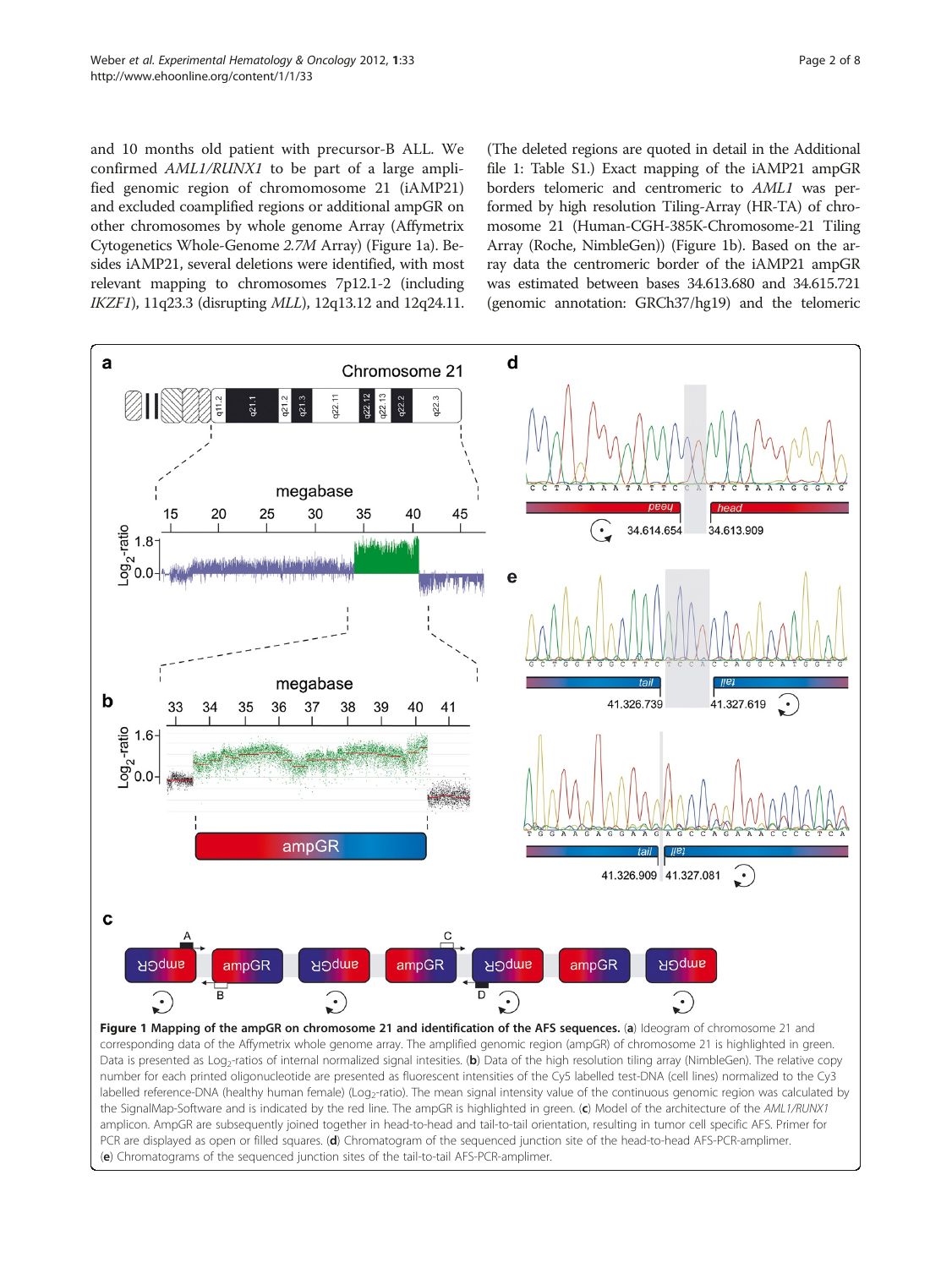<span id="page-2-0"></span>border was estimated between bases 41.324.261 and 41.327.034. Overall, the ampGR covered 6.7Mb of genomic sequence. A list of amplified genes within the described region is given in Additional file [1:](#page-6-0) Table S1.

The first and the last 1000 bp of the amplified sequence of the iAMP21 were virtually fused to simulate junction sites between the subsequent copies of the ampGR. Thereby, we took all possible junction sites into account resulting from either head-to-tail or head-to-head and tail-to-tail orientation of the subsequent ampGR sequences. The junction site bridging AFS-PCRs were designed as previously described [\[1\]](#page-6-0). Interestingly the ampGR within the iAMP21-amplicon were found exclusively arranged head-to-head and tail-to-tail (Figure [1c](#page-1-0)), in contrast to the investigated MYCN-amplicons in primary neuroblastomas, in which all ampGR had been found in head-to-tail orientation [\[1](#page-6-0)]. Using different pairs of primer, two different tail-to-tail orientated AFS were identified. Although the ampGR were joined either in head-to-head or in tailto-tail orientation, the junction sites were not found to be direct mirror planes at the single base-pair level. The subsequently joined ampGR showed different extents to their borders of about 745bp at the head-to-head junction and 880bp and 175bp, respectively at the tail-to-tail junctions. We found two additional bases (CA) inserted in the centromeric head-to-head AFS between the subsequent copies of the ampGR (Figure [1](#page-1-0)d), and four additional bases (TCCA) inserted in one of the two telomeric tail-to-tail AFS between the subsequent copies of the ampGR (Figure [1](#page-1-0)e). The second telomeric tail-to-tail AFS identified was a direct fusion of two subsequent ampGR without additional inserted nucleotides.

Because of the close proximity of the two different tail-to-tail AFS, it was not possible to design qPCR assays suitable for a valid quantification, as no suggested primer combinations resulted in a single specific amplimer. In contrast, the head-to-head-AFS served as a good template and AFS-qPCR was designed based on the exact AFS sequence. We quantified MRD in consecutive BM samples using the  $2^{-\Delta \Delta Ct}$  Method as described in the material and methods section. Strikingly, we found the detected relative values of leukemic blasts by AFS-qPCR well comparable to the amounts of leukemic blasts detected by FACS or routine IgH/TCR-qPCR, respectively for most of the investigated time points (Figure 2, Additional file [2](#page-6-0): Table S2).

The blast count in the bone marrow at the initial day of diagnosis was estimated to be 85% by routine FACS analysis. Relative PCR quantification might be corrected to this value as described in the material and methods section. Corrected data are given in the gray-shaded boxes in Figure 2 and in separate columns within Additional file [2](#page-6-0): Table S2.

#### **Discussion**

Our data show that AFS-PCR is a suitable method for quantification of MRD of tumor cells with ampGR and that it is not limited to neuroblastoma with MYCN-amplification. Despite the almost equal quantification results of AFS-PCR compared to FACS and IgH/TCR-qPCR at



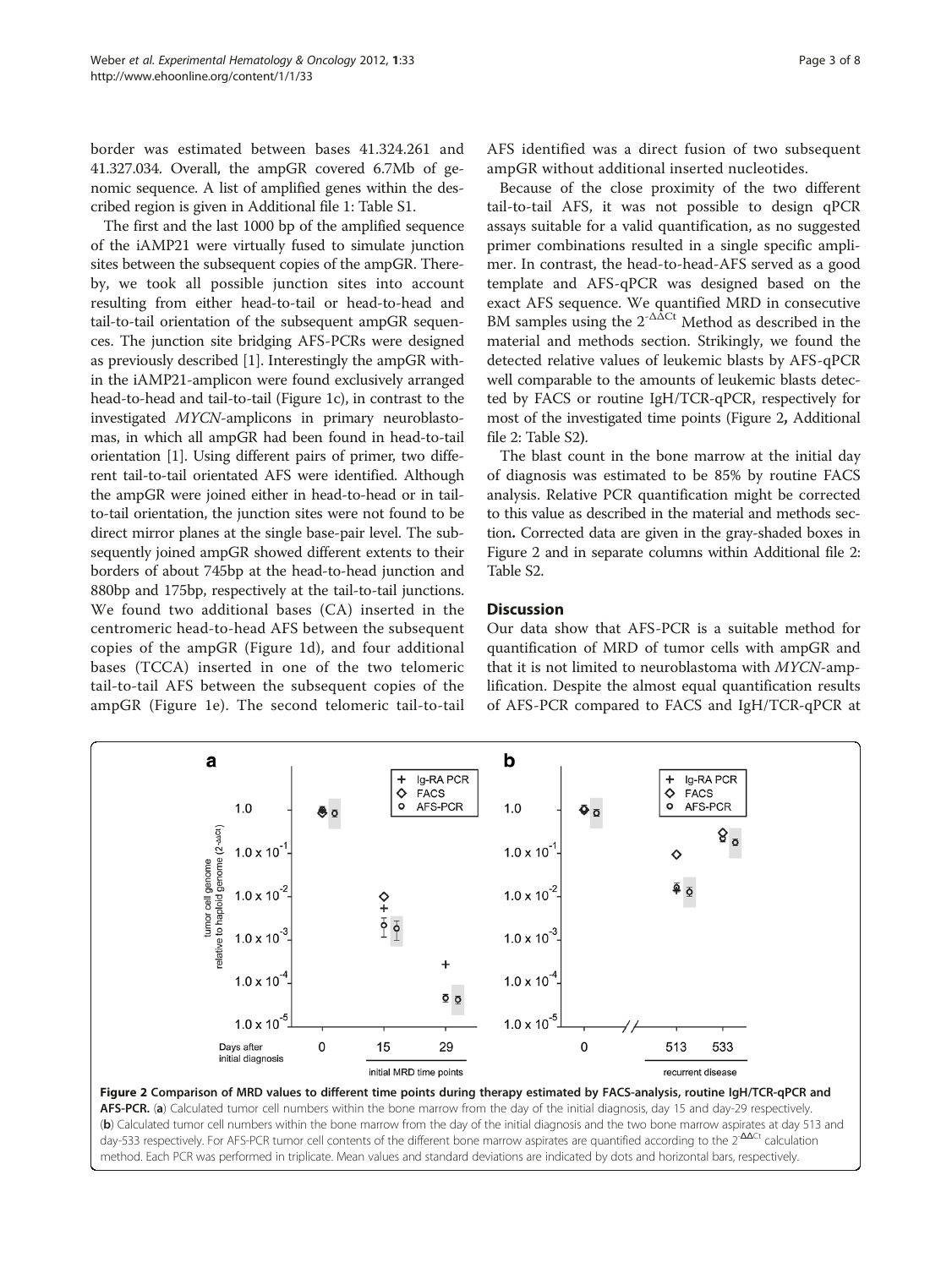days 513 and 533, respectively, the data at day 15 and 29 differ between 5 and 10 fold MRD count. These differences might be explainable at least in part by the different quantification procedures. As described, quantification of MRD by AFS-PCR was calculated in relation to a control gene (Inhibin-Beta-B; INHBB). This is in contrast to quantification of IgH/TCR-qPCR by comparing the PCR values of the subsequent bone marrow samples in relation to a serial dilution of DNA from leukemic blasts from the initial diagnosis into control DNA [[6,7\]](#page-6-0). *INHBB* was chosen as control gene in this case of ALL because we have had the information about a numerically diploid karyotype and exclusion of INHBB beeing part of a small copy number variation (CNV) by whole-genome SNP Array in the leukemic blasts. However, although optimisation of qPCR, conditions for the relative quantification of the AFS-PCR against INHBB was performed accurately and although control INHBB-PCR and AFS-PCR both showed good efficiencies between  $10^{-1}$  and  $10^{-5}$  dilution steps (Additional file [3:](#page-6-0) Figure S1), it is not possible to exclude, that minor differences in PCR efficiencies could have influenced the quantification for day 15 and 29, respectively.

From the days 15 and 29 only a very small amount of dried bone marrow was obtainable for DNA isolation for AFS-PCR. Because of the low cell count to these time points, the whole specimens except a few bone marrow smears were used for routine diagnostics before. Indicating the low input DNA into AFS-qPCR, the Ct-values for the INHBB and the AFS-fragment, respectively, were significantly higher compared to those from the day of initial diagnosis or day 513 and day 533 (Additional file [4](#page-6-0): Figure S2). The possibility to quantify MRD from such low amounts of input DNA indicates one great advantage for the relative quantification to a control gene, as with AFS-PCR, over the serial dilution method, which depends on an appointed amount of input DNA. However, with respect to differences in PCR efficiancies, the very low amount of input DNA in AFS-qPCR might also have a part in the lower MRD quantification values calculated for day 15 and day 29 as compared to IgH/TCR-qPCR.

Another advantage of AFS-PCR is the absolute specificity for the tumor cells in contrast to IgH/TCR-qPCR. In the latter, the tumor cell specificity varies, dependent on the degree of difference in the rearranged parts of the Ig/TCR genes of the leukemic blasts compared to untransformed B- and T-cells. It is known that the composition of the subpopulations of mononuclear white blood cells change during therapy, influencing the background signal and thereby the quantitative range of IgH/TCR-qPCR, most notably in samples with a low blast count [\[7\]](#page-6-0). In contrast, based on the specific sequences to both side of the AFS, it was possible to design AFS-PCR without a significant background for most of the

neuroblastoma patients investigated [\[1](#page-6-0)] and the headto-head junctions of the iAMP21 presented here (Additional file [4:](#page-6-0) Figure S2a).

Comparable to amplification of MYCN in childhood neuroblastomas, iAMP21 including AML1/RUNX1 is discussed to be an initial event in the development of leukemic blasts comprising this genomic lesion, and no information exists that AFS change over time within these cells [\[8\]](#page-7-0). It is well known that in some cases, tumors or leukemias arise out of more than one tumor cell clone. However, in such cases not only AFS-PCR but all specific MRD methods are hampered to monitor the course of the disease exactly, focussing only on one tumor cell clone.

Transferring AFS-PCR to a patient with ALL, we can give additional proof of concept for the usefulness of targeting junction sites within genomic amplicons for MRD quantification. Furthermore, by direct comparison to standard IgH/TCR-qPCR and FACS analysis we can describe AFS-PCR as highly tumor cell-specific and sensitive for MRD quantification.

A major advantage of AFS-PCR over other methods for MRD quantification is the possibility of reliably detecting ampGR in primary tumor or bone marrow specimens, even with low tumor cell content. However, given by the dependency on AFS-sequences, the diagnostic algorithm is limited to patients with malignancies harbouring at least one detectable genomic amplification. Like for all PCR based methods, it might be challenging in some cases to design proper AFS-qPCR in time, to be of use in routine MRD diagnostics. Designing AFS-PCR, it is important to consider all possible orientations of the subsequent ampGR like head-to-tail, as reported for all investigated neuroblastomas or head-to-head and tail-to-tail as shown exemplarily with the ALL-patient described.

#### Conclusion

Targeting AFS within iAMP21 in a patient with precursor-B-ALL we can show that quantification of MRD using AFS-PCR is comparable to other, routinely used techniques like FISH and Ig/TCR-PCR. The comparison of a new method with well-established techniques is an important keystone in a proof of concept and for MRD diagnostics almost exclusively possible with ALL. Although, AFS-PCR based on iAMP21 is potentially available for only 1-2% of patients with ALL, the method could be taken into account for these patients as alternative MRD diagnostic, if no or qualitatively poor Ig/TCR-PCRs are available.

It is without doubt, that, in future, next generation sequencing (NGS) of cancer genomes will play a major role in the diagnostic strategy for cancer patients, as it provides the possibility not only to identify genomic rearrangements on sequence level important for individual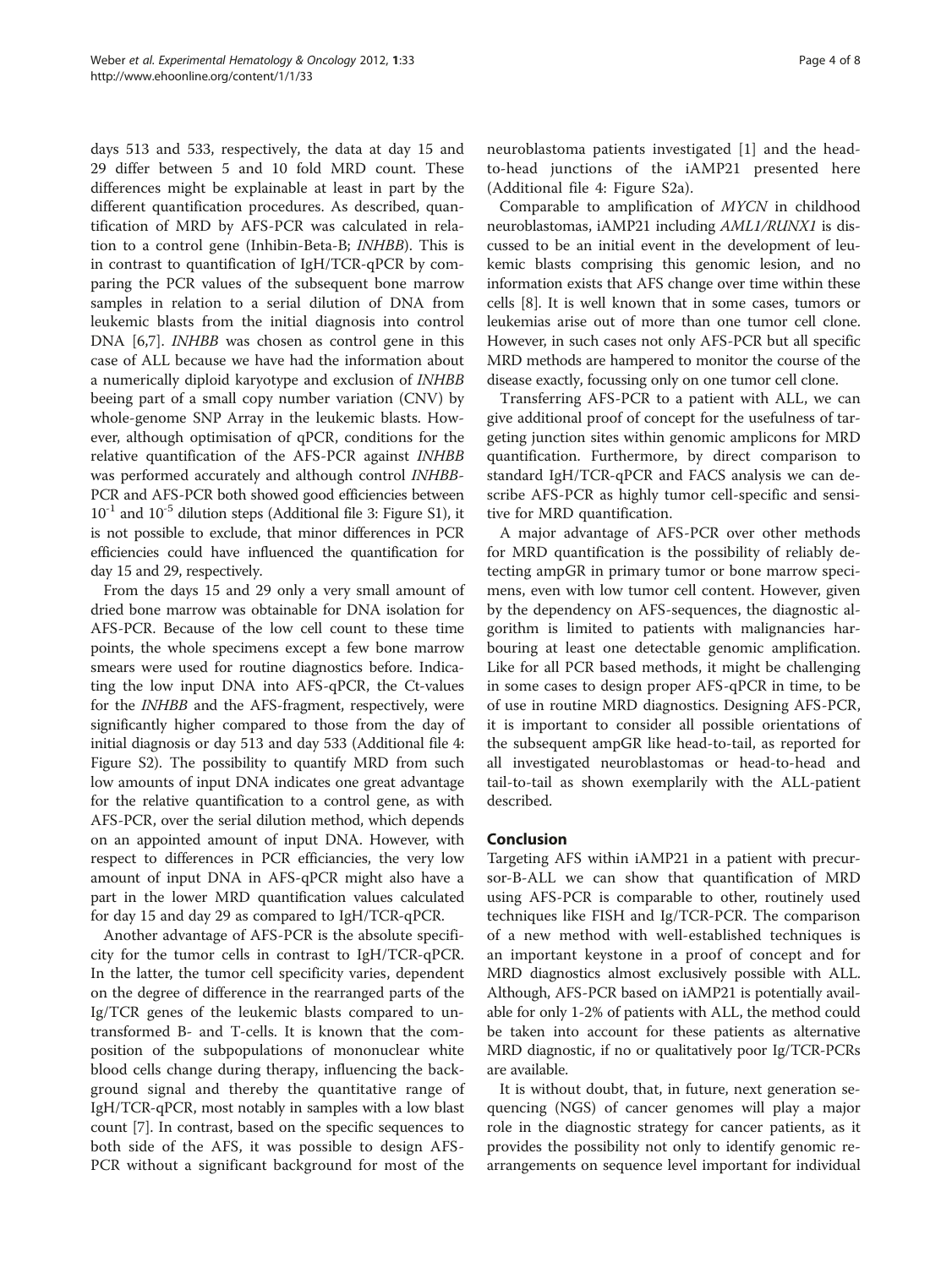risk estimation or as possible targets for a personalized therapy, but also for use as MRD marker [[10\]](#page-7-0). However, at present NGS of whole genomes is still expensive and time-consuming and thus, not suitable for a broad use in routine diagnostics. Enrichment strategies of prior defined target regions such as ampGR and analysis of multiple pooled specimens could be an alternative strategy to make MRD diagnostics available for a bigger number of patients with different types of cancer and to make it possible to estimate the relevance of MRD for a majority of malignancies.

## Material and methods

#### Patient

We studied primary bone marrow specimens from a 9 year and 10 months old female patient with pre-B-ALL. At time of initial diagnosis the cytogenetic analysis revealed a diploid karyotype (46,XX). Absence of the FISH signal for the proximal part of one MLL gene suggested a deletion in this genomic region. Neither a typical translocation to MLL (MLL/AF4, MLL/AF9, MLL/ENL) nor BCR/ABL and TEL/AML1 were found. Based upon cytogenetical findings and adequate response to the induction therapy (MRD values at day 15 below  $10^{-2}$  and at day 29 below  $10^{-3}$ ), the patient was stratified into the "standard-low-risk" treatment group and treated according to the german COALL-07-03 protocol with informed consent for therapy and study procedures [\[11](#page-7-0)]. (The study was reviewed by the Ethics committee of the physicians' board (City of Hamburg) No. WF-50/08.) During maintenance therapy the patient's condition worsened and rising MRD values were noticed (from day 513 after initial diagnosis). AML1/RUNX1-amplification was detected again in recurrent leukemic blasts. Therapy was intensified according to the german ALL-BFM-Rez protocol. In spite of consequently administered supportive medication, the patient suffered from a fulminant fungal infection and died from the disease 6 weeks later.

## Fluorescence in-situ hybridisation (FISH)

For FISH analysis specific probes were used for the TEL/ AML1 fusion gene (Vysis LSI ETV6(TEL)RUNX1(AML1) ES DUALColor Translocation Probe Set), the MLL gene (Vysis LSI MLL Dual Color, Break Apart Rearrangement Probe) and the BCR/ABL fusion gene (LSI BCR/ABL ES Translocation Probe Set) (all probes obtained from Abbott Laboratories, Abbott Park, IL). FISH was carried out according to the manufacturer's instructions. Chromosomes were counterstained with 4,6-diamidino-2-phenylindole (DAPI). Digital imaging and documentation were performed employing a Zeiss Axio Imager.Z2 fluorescence microscope (ZEISS, Jena, Germany) equipped with an Isis image analysis system (Metasystems, Altlussheim, Germany). G-band-like images were generated by softwaremediated conversion of DAPI staining into black and white. For each sample 100 nuclei were analysed.

#### Fluorescence activated cell sorting (FACS)

Immunophenotyping of diagnostic samples was performed according to standardized protocols for monoclonal antibody staining. Fluorochrome conjugated antibodies were purchased from Becton Dickinson (BD, San José, CA, USA): CD45(2D1), CD14(MΦP9), CD10(W8E7), CD20 (L27), CD34(8G12), CD13(L138), CD33(P67.6), CD22 (S-HCL-1), kappa(TB28-2), lambda(1-155-2); Beckmann-Coulter: CD19(J4.119), CD24(ALB9), TdT(Pool); and Dako (Denmark): CD79a(HM57), Anti-IgM  $[F(ab)_2](poly$ clonal rabbit). Flow cytometry analyses were performed within 24 h from collection using a FACS-Calibur (BD) and the data were processed using Cell Quest pro software. CD10 and CD19 costaining of leukemic blasts  $(CD10<sup>bright</sup>/CD19+)$  of the patient investigated in this study was used for MRD quantification. For MRD analysis at least 10.000 cells were acquired for each antibody combination.

#### DNA isolation

Isolation of genomic DNA was performed from bone marrow specimens using the DNA-Blood and Tissue Kit (QIAGEN). DNA quality and concentration was measured spectrometrically (Nanodrop, Amersham). After the beginning of chemotherapy the cell count within the bone marrow samples decreased rapidly. For the days 15 and 29 all bone marrow specimens had been used for routine diagnostics (FACS analysis and IgH/TCR-qPCR) without any material left. The only source for DNA isolation for the two days, were cells scratched from dried bone marrow smears.

#### Whole genome microarray analysis

100ng of genomic DNA isolated from bone marrow of the day of initial diagnosis was hybridized to a Cytogenetics Whole-Genome 2.7M Array. The array was processed according to the instructions of the manufacturer using the Cytogenetics Reagent Kit (Affymetrix, Santa Clara, CA, USA). Chromosome-Analysis-Suite (Version: CytoB-N1.2.0.232 (r2480) / NetAffx Build 31 (hg19)) was used for analysis of the data.

#### High resolution tiling array (HR-TA)

5μg of genomic DNA isolated from bone marrow of the day of initial diagnosis was hybridized to a Human-CGH-385K-Chromosome-21 Tiling Array (Roche, NimbleGen) according to the manufacturer's conditions. The average resolution was one DNA-oligonucleotide every 70 bp. Hybridization of the Tiling Array was performed at Ima-Genes (Details to the DNA quality criteria and the hybridization methods are available from ImaGenes, Berlin,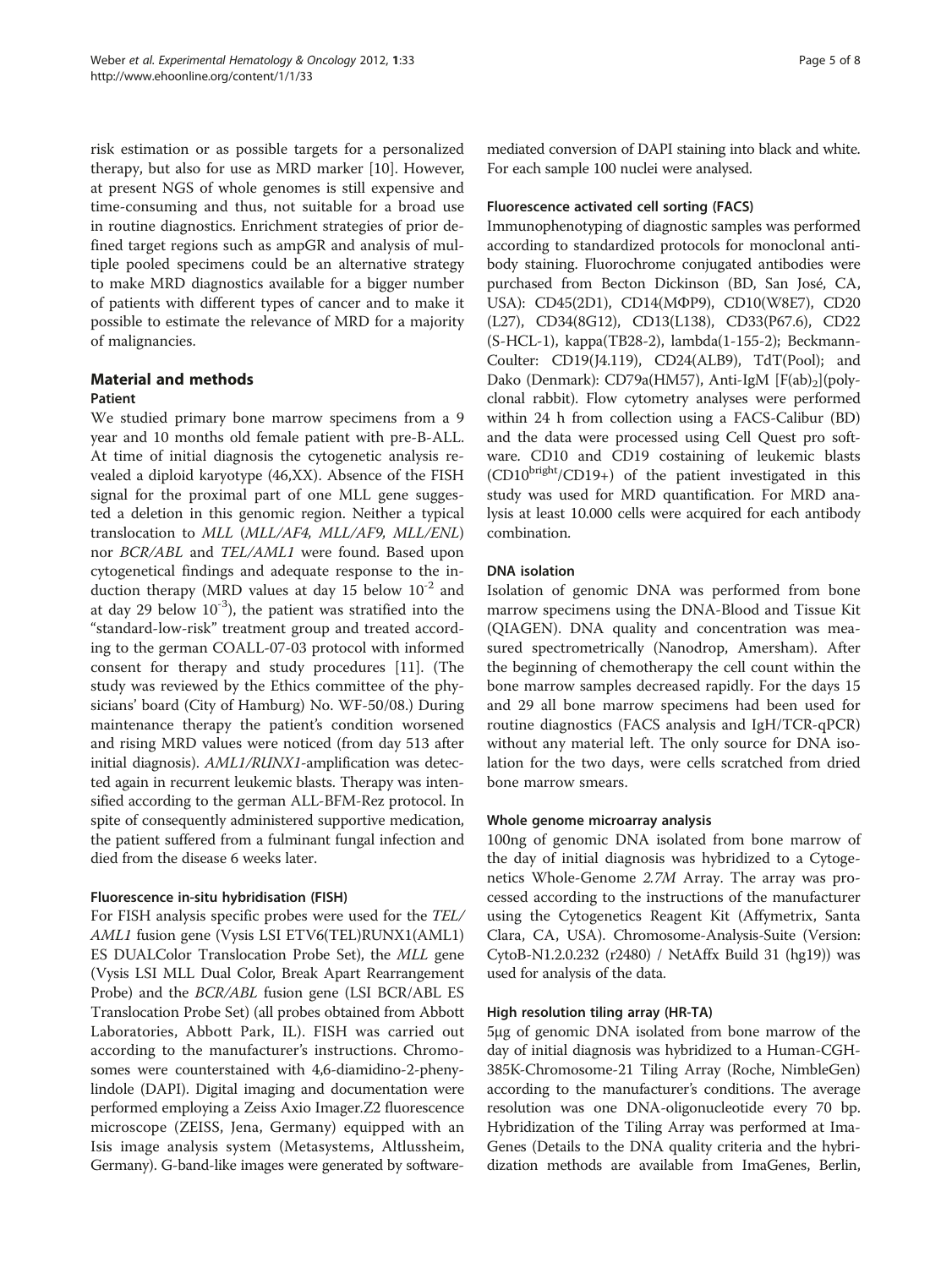Germany [\(www.imagenes-bio.com](http://www.imagenes-bio.com))). The DNA of the ALL specimen was Cy5-labeled whereas the control DNA was Cy3-labeled. SignalMap© Software (Ver. 1.9; NimbleGen) was used for the analysis of the HR-TA data. (Bp-coordinates cited in this study were taken from UCSC Genome Bioinformatics Database, Assembly February 2009 (NCBI37/hg19)).

## Primer design

All primers for standard PCR and RQ-PCR were designed using OLIGO Primer analysis software (Ver. 6.41; Molecular Biology Insights, Inc.). The sequences of primers used are:

## AFS-fragments for Sanger-sequencing

- 1) head-to-head-AFS:
- primer1: TGAACAGGCAACAGTCGTT, primer2: TCCCAGGTTCATGCCATTCTCCT
- 2) tail-to-tail-AFS-1: primer1: GGTCGTTAAGCAGCCAATGA, primer2: TGTTGCCCAGACTGGAGT
- 3) tail-to-tail-AFS-2: primer1: CAATGTTAGAGCCCAGTG, primer2: TGTCAGATTGGCCTCGTA

## AFS-qPCR

- 1) INHBB:
- primer1: AGTGTGTTTCCCCCATTGCCT, primer2: TCACACTGCACGTCTAGGTT
- 2) head-to-head-AFS: primer1: AATGTCCTCAGAGGCAATTGTCCA, primer2:TGAACAGGCAACAGTCGTT

## AFS-PCR and sequencing

The PCR for validation of the virtual AFS was performed under standardized conditions. We used the QIAGEN HotStarTaq-Plus PCR Mastermix (12.5μl), 200ng DNA, 2 Primer at a final concentration of [1pMol] each, 1.5μl DMSO (SIGMA) and Aqua-dest. (Braun) ad 25μl. Cycler conditions were: 5 minutes initial denaturation at 95°C followed by 38 cycles with 20 seconds at 95°C, 20 seconds at 57°C and 40 seconds at 72°C. DNA from human placenta tissue served as negative control (cntr.). Electrophoresis was performed in 1%-3% agarose gels dependent on the PCR fragment length. Gels were stained with ethidium bromide and bands were visualized under UV light (Image Master VDS (Pharmacia)). Bands of estimated length were excised from the gel and PCR fragments were isolated using the QIAGEN gel extracting kit following the manufacturer's instructions. Each AFS-fragment was sequenced from both sides using a BigDye Terminator 3.1 Ready Reaction Cycle Seq. Kit (Applied Biosystems) following the manufacturer's instructions. We used a 16 Capillary Sequencer Genetic Analyzer 3100 from Applied Biosystems. 250ng of DNA and 10pmol of one primer were put in one sequencing reaction.

#### Real-time AFS-PCR

Realtime-PCR (RQ-PCR) conditions were: SIGMA SYBR-GreenJumpStart-Taq Ready Mix (12.5μl), 200ng DNA, 2 Primer at a final concentration of [1pMol] each, 1.5μl DMSO, 2.5μl and Aqua-dest. ad 25μl. Cycler conditions were: 5 minutes initial denaturation at 95°C followed by 44 cycles with 20 seconds at 95°C, 20 seconds at 54-58°C and 40 seconds at 70-72°C (depending on individual primer binding conditions). All real-time-PCR were performed on a BIORAD iQ5-Cycler. Each real-time PCR, including the internal control (Inhibin-beta-b (INHBB)) was performed in triplicate. Ct-Values, melt curves and PCR efficiencies are displayed in Additional file [4:](#page-6-0) Figure S2 and Additional file [3:](#page-6-0) Figure S1 respectively.

## Ig/TCR based detection of MRD

PCR studies for MRD analysis were performed with IgH and TCR gene rearrangements as targets. Junctional regions of clonal products were sequenced directly and patient specific junctional regions were identified for generation of allele specific PCR primers. Biclonal or biallelic products were cloned using the TOPO-TA cloning kit (Invitrogen) and then processed adequately for generation of suitable patient specific primers. Subsequently PCR-MRD targets were tested for specificity and sensitivity to reach a sensitivity and a quantifiable range of  $1 \times 10^{-4}$  for at least two targets. Realtime quantitative PCR (RQ-PCR) was performed and interpreted according to the guidelines developed within the European Study Group for MRD detection in ALL (ESG-MRD ALL) [[7\]](#page-6-0). In detail, sequence specific TaqMan probes were used on a LC480 machine (Roche). Tenfold serial dilutions of diagnostic DNA were prepared in pooled peripheral blood DNA extracted from at least five healthy donors. Quantification was performed using this standard curve and triplicates of followup samples including 500 ng DNA in each reaction. In the initial diagnostic material the following leukemia specific targets were detected: the following leukemia specific targets were detected: **Dd2-DD3** (QR  $1 \times 10^{-4}$ ; QS 5  $\times$  10<sup>-4</sup>); Vk1-Kde (QR 5  $\times$  10<sup>-4</sup>; QS 5  $\times$  10<sup>-4</sup>); VγI-Jg1.1; VγI-Jg1.3; Vβ2-Jβ2.3. Targets in bold letters with a quantifyable range of at least  $5 \times 10^{-4}$  were chosen for quantification of the follow up samples (QR means the quantifyable range and QS correlates with the sensitivity of each target, both evaluated according the guidelines of the ESG-MRD-ALL group, as described previously in more detail [[7\]](#page-6-0).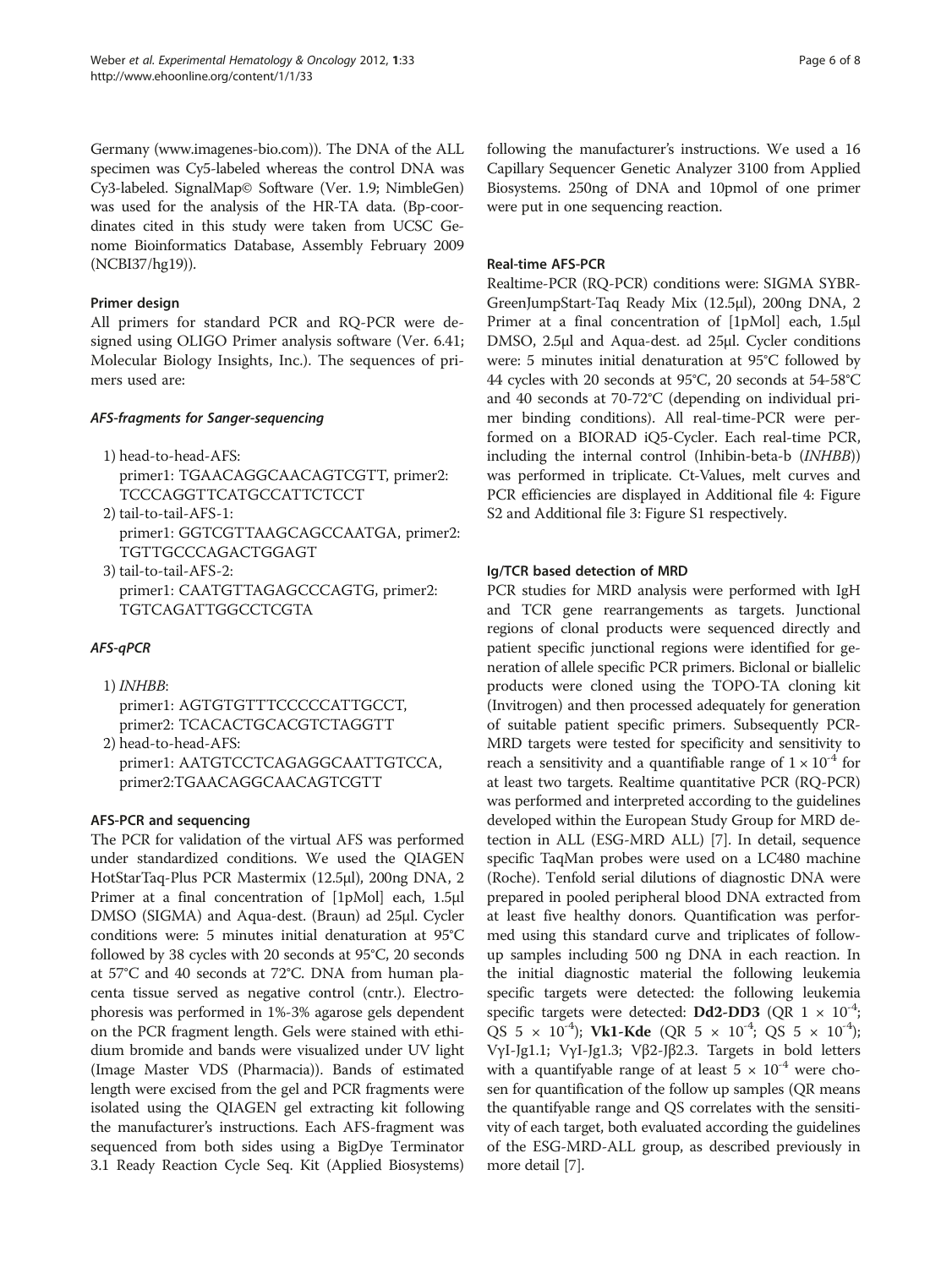#### <span id="page-6-0"></span>**Statistics**

The relative amounts of  $AML1/RUNXI$  amplified leukemia cells within the different bone marrow samples, investigated, were calculated using the  $2^{-\Delta\Delta Ct}$  method [[12](#page-7-0)]. Therefore, the Ct values of the specific AFS fragments were normalized to the corresponding Ct values of the INHBB control PCR fragments. Each resulting ΔCt value was further normalized to the median ΔCt of the AML1/ RUNX1 amplified leukemia DNA from the initial day of diagnosis. This calculation resulted in a triplicate of  $2^{-\Delta\Delta Ct}$ values for each specimen, investigated. RQ-PCR data in Figure [2](#page-2-0) present the mean and standard deviation of these  $2^{-\Delta\Delta Ct}$  triplicates.

To correct the Ct-value of the specific AFS-PCR fragment of the primary tumor DNA to the tumor cell content assessed by FACS analysis we used the following calculation:

 $\text{AFS} - \text{Ct}_{\text{(corrected)}} = \text{AFS} - \text{Ct}_{\text{(native)}} + \text{Log}_2 X.$ 

(X being the relative tumor cell content of the primary tumor specimen, e.g. 0.8 for 80%). All other Ct values stayed unchanged. ΔCt values were than calculated in relation to the corrected ΔCt value of the primary tumor specimen according to the  $2^{-\Delta\Delta Ct}$  method (Data points in grey shaded boxes in Figure [2](#page-2-0) and separate data in Additional file 2: Table S2).

## Additional files

[Additional file 1:](http://www.biomedcentral.com/content/supplementary/2162-3619-1-33-S1.pdf) Table S1. Amplified and deleted chromosomal regions and the genes covered by these aberrations in the investigated case of ALL identified by whole genome array (Affymetrix Cytogenetics Whole-Genome 2.7M Array).

[Additional file 2:](http://www.biomedcentral.com/content/supplementary/2162-3619-1-33-S2.pdf) Table S2. Comparison of the calculated MRD values estimated by FACS analysis, IgH/TCR-qPCR and AFS-PCR. (a) Blast count in bone marrow samples from initial diagnosis, day 15 (d15) and day 29 (d29) after the beginning of therapy.  $(b)$  Blast count in bone marrow samples from initial diagnosis and recurrent disease at days 513 (d513) and 533 (d533).

[Additional file 3:](http://www.biomedcentral.com/content/supplementary/2162-3619-1-33-S3.pdf) Figure S1. Ct-Values (left column) and melting curves (right column) of the INHBB and the AFS-PCR fragments. (A) First row: INHBB-PCR and second row: AFS-PCR for detection of MRD values on day 513 (blue) and day 533 (red) including a AFS-negative control DNA (human placenta) (purple). (B) First row: INHBB-PCR and second row: AFS-PCR for detection of MRD values on day 15 (orange) and day 29 (light blue).

[Additional file 4:](http://www.biomedcentral.com/content/supplementary/2162-3619-1-33-S4.pdf) Figure S2. PCR efficiencies tested by a 1:10 dilution series of DNA isolated from bone marrow at time of initial diagnosis. (A) Ct-values, melting curve and calculated efficiency of the INHBB-PCR. (B) Ct-values, melting curve and calculated efficiency of the AFS-PCR. PCR efficiencies were calculated by the BioRad IQ5-Software (Version 2.1.97.1001).

#### Abbreviations

AFS: (Amplicon fusion site); ampGR: (Amplified genomic region); BM: (Bone marrow); CGH: (Comperative genomic hybridisation); FACS: (Fluorescence activated cell sorting); FISH: (Fluorescence in-situ hybridisation); HR-TA: (High resolution tiling array); Ig: (Immunoglobulin chain gene); LN: (Lymph node); MRD: (Minimal residual disease); qPCR: (Quantitative real-time polymerase chain reaction); TCR: (T-cell receptor).

#### Competing interests

The authors declare that they have no competing interests.

#### Authors' contributions

AW, idea, experimental design and bioinformatical work; AW and ST performed the AFS-PCR experiments; UzS and MH performed the Ig-RA PCR experiments; KK performed the whole genome microarray analysis; JB and AT-S performed the FISH analyses; SL performed FACS analyses; HC coordinated and supervised the project; AW wrote the manuscript and prepared the figures. All authors read and approved the manuscript.

#### Acknowledgements

This work was substantially supported by the "Deutsche Forschungsgemeinschaft (DFG)" (project Nº .: WE-4324/2)

#### Author details

<sup>1</sup>Department of Pediatric Oncology, Hematology and Hemostaseology Children's Hospital, University of Leipzig, Leipzig, Germany. <sup>2</sup>Department of Human Genetics, University Hospital Giessen & Marburg, Giessen, Germany. <sup>3</sup> Center for Diagnostic, University Medical Center Hamburg Eppendorf Hamburg, Germany. <sup>4</sup> Research Institute Children's Cancer Center Hamburg and Clinic of Pediatric Hematology and Oncology, University Medical Center Hamburg, Hamburg, Germany. <sup>5</sup>IZKF Leipzig, University of Leipzig, Leipzig, Germany. <sup>6</sup>Oncogenetic Laboratory - Department of Pediatric Hematology/ Oncology, Justus Liebig-University, Giessen, Germany. <sup>7</sup>Department of Hematology/Oncology, University of Leipzig, Leipzig, Germany.

#### Received: 5 November 2012 Accepted: 5 November 2012 Published: 9 November 2012

#### References

- 1. Weber A, Taube S, Starke S, Bergmann E, Christiansen NM, Christiansen H: Detection of tumor cells by amplicon-fusion-site polymerase chain reaction (AFS-PCR). J Clin Invest 2011, 121(2):545–553.
- 2. van Dongen JJ, Seriu T, Panzer-Grümayer ER, Biondi A, Pongers-Willemse MJ, Corral L, Stolz F, Schrappe M, Masera G, Kamps WA, Gadner H, van Wering ER, Ludwig WD, Basso G, de Bruijn MA, Cazzaniga G, Hettinger K, Van Der Does Van Den Berg A, Hop WC, Riehm H, Bartram CR: Prognostic value of minimal residual disease in acute lymphoblastic leukaemia in childhood. Lancet 1998, 352:1731–1738.
- 3. Mortuza FY, Papaioannou M, Moreira IM, Coyle LA, Gameiro P, Gandini D, Prentice HG, Goldstone A, Hoffbrand AV, Foroni L: Minimal residual disease tests provide an independent predictor of clinical outcome in adult acute lymphoblastic leukemia. J Clin Oncol 2002, 20(4):1094–1104.
- 4. Flohr T, Schrauder A, Cazzaniga G, Panzer-Grümayer R, van der Velden V, Fischer S, Stanulla M, Basso G, Niggli FK, Schäfer BW, Sutton R, Koehler R, Zimmermann M, Valsecchi MG, Gadner H, Masera G, Schrappe M, van Dongen JJ, Biondi A, Bartram CR, International BFM Study Group (I-BFM-SG): Minimal residual disease-directed risk stratification using real-time quantitative PCR analysis of immunoglobulin and T-cell receptor gene rearrangements in the internationalmulticenter trial AIEOP-BFM ALL 2000 for childhood acute lymphoblastic leukemia. Leukemia 2008, 22(4):771–782.
- 5. van der Velden VH, Cazzaniga G, Schrauder A, Hancock J, Bader P, Panzer-Grumayer ER, Flohr T, Sutton R, Cave H, Madsen HO, Cayuela JM, Trka J, Eckert C, Foroni L, Zur Stadt U, Beldjord K, Raff T, van der Schoot CE, van Dongen JJ, European Study Group on MRD detection in ALL (ESG-MRD-ALL): Analysis of minimal residual disease by Ig/TCR gene rearrangements: guidelines for interpretation of real-time quantitative PCR data. Leukemia 2007, 21(4):604–611.
- 6. van Dongen JJ, Langerak AW, Brüggemann M, Evans PA, Hummel M, Lavender FL, Delabesse E, Davi F, Schuuring E, García-Sanz R, van Krieken JH, Droese J, González D, Bastard C, White HE, Spaargaren M, González M, Parreira A, Smith JL, Morgan GJ, Kneba M, Macintyre EA: Design and standardization of PCR primers and protocols for detection of clonal immunoglobulin and T-cell receptor gene recombinations in suspect lymphoproliferations: report of the BIOMED-2 Concerted Action BMH4-CT98-3936. Leukemia 2003, 17(12):2257–2317.
- 7. van der Velden VH, Panzer-Grümayer ER, Cazzaniga G, Flohr T, Sutton R, Schrauder A, Basso G, Schrappe M, Wijkhuijs JM, Konrad M, Bartram CR, Masera G, Biondi A, van Dongen JJ: Optimization of PCR-based minimal